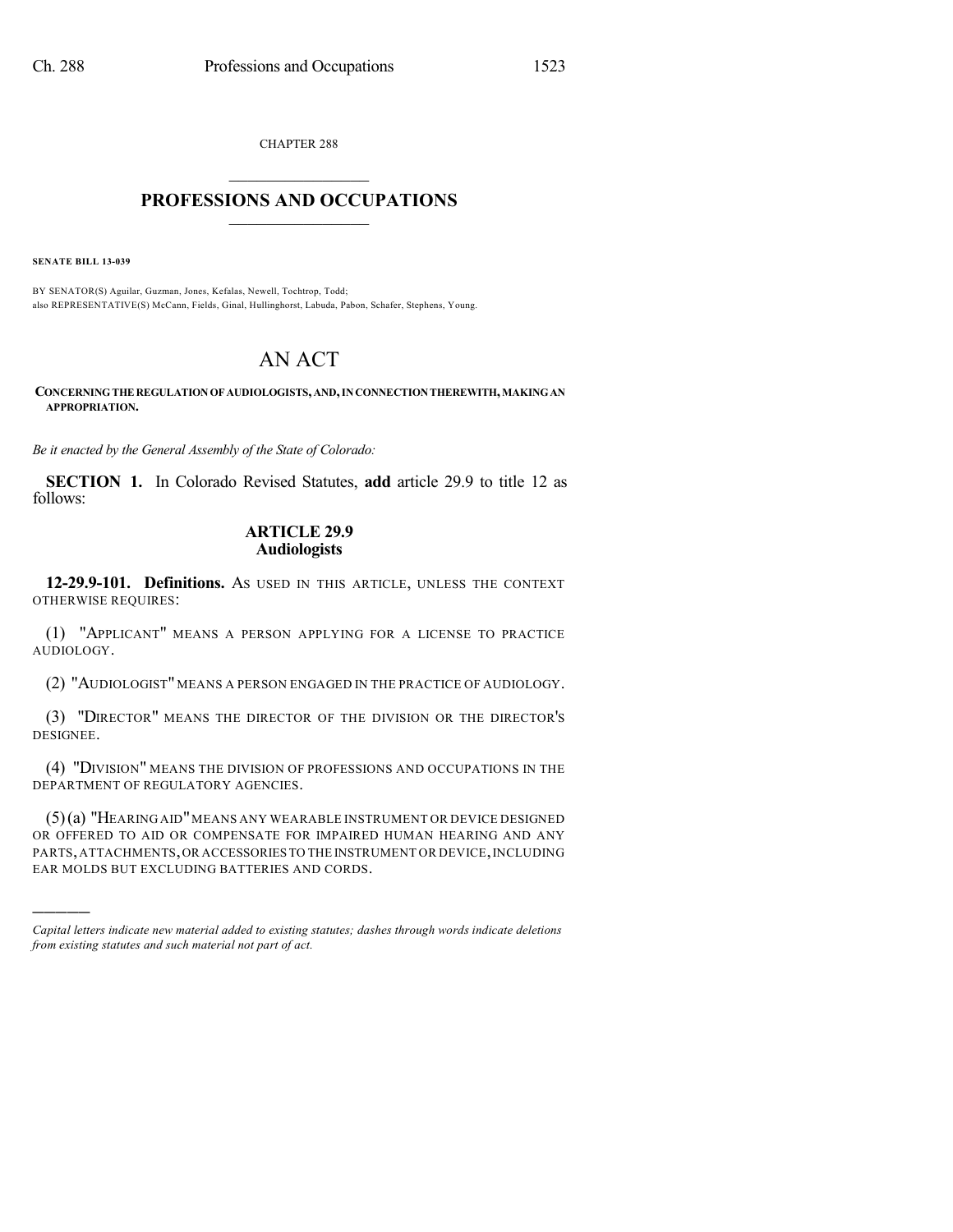(b) "HEARING AID" DOES NOT INCLUDE A SURGICALLY IMPLANTED HEARING DEVICE.

(6) "LICENSEE"MEANS AN AUDIOLOGIST WHO HOLDS A CURRENT LICENSE ISSUED BY THE DIVISION PURSUANT TO THIS ARTICLE.

(7) "PRACTICE OF AUDIOLOGY" MEANS:

(a) (I) THE APPLICATION OF PRINCIPLES, METHODS, AND PROCEDURES RELATED TO THE DEVELOPMENT, DISORDERS, AND CONDITIONS OF THE HUMAN AUDITORY-VESTIBULAR SYSTEM, WHETHER THOSE DISORDERS OR CONDITIONS ARE OF ORGANIC OR FUNCTIONAL ORIGIN,INCLUDING DISORDERS OF HEARING,BALANCE, TINNITUS, AUDITORY PROCESSING, AND OTHER NEURAL FUNCTIONS, AS THOSE PRINCIPLES, METHODS, AND PROCEDURES ARE TAUGHT IN ACCREDITED PROGRAMS IN AUDIOLOGY.

(II) THE PRINCIPLES, METHODS, OR PROCEDURES INCLUDE DIAGNOSIS, ASSESSMENT,MEASUREMENT,TESTING,APPRAISAL,EVALUATION,REHABILITATION, TREATMENT, PREVENTION, CONSERVATION, IDENTIFICATION, CONSULTATION, COUNSELING, INTERVENTION, MANAGEMENT, INTERPRETATION, INSTRUCTION, AND RESEARCH RELATED TO HEARING, VESTIBULAR FUNCTION, BALANCE AND FALL PREVENTION, AND ASSOCIATED NEURAL SYSTEMS, AND ANY ABNORMAL CONDITION RELATED TO TINNITUS, AUDITORY SENSITIVITY, ACUITY, FUNCTION OR PROCESSING, SPEECH, LANGUAGE, OR OTHER ABERRANT BEHAVIOR RESULTING FROM HEARING LOSS, FOR THE PURPOSE OF DIAGNOSING, DESIGNING, AND IMPLEMENTING AUDIOLOGICAL MANAGEMENT AND TREATMENT OR OTHER PROGRAMS FOR THE AMELIORATION OF HUMAN AUDITORY-VESTIBULAR SYSTEM DISORDERS AND CONDITIONS.

(b) PRESCRIBING, SELECTING, SPECIFYING, EVALUATING, ASSISTING IN THE ADJUSTMENT TO, AND DISPENSING OF PROSTHETIC DEVICES FOR HEARING LOSS, INCLUDING HEARING AIDS AND HEARING ASSISTIVE DEVICES BY MEANS OF SPECIALIZED AUDIOMETRIC EQUIPMENT OR BY ANY OTHER MEANS ACCEPTED BY THE DIRECTOR;

(c) DETERMINING WORK-RELATED HEARING LOSS OR IMPAIRMENT,AS DEFINED BY FEDERAL REGULATIONS;

(d) PREVENTION OF HEARING LOSS; AND

(e) CONSULTING WITH, AND MAKING REFERRALS TO, A PHYSICIAN WHEN APPROPRIATE.

(8) "SURGICALLY IMPLANTED HEARING DEVICE" MEANS A DEVICE THAT IS DESIGNED TO PRODUCE USEFUL HEARING SENSATIONS TO A PERSON WITH A HEARING IMPAIRMENT AND THAT HAS, AS ONE OR MORE COMPONENTS, A UNIT THAT IS SURGICALLY IMPLANTED INTO THE EAR, SKULL, OR OTHER INTERIOR PART OF THE BODY. THE TERM INCLUDES ANY ASSOCIATED UNIT THAT MAY BE WORN ON THE BODY.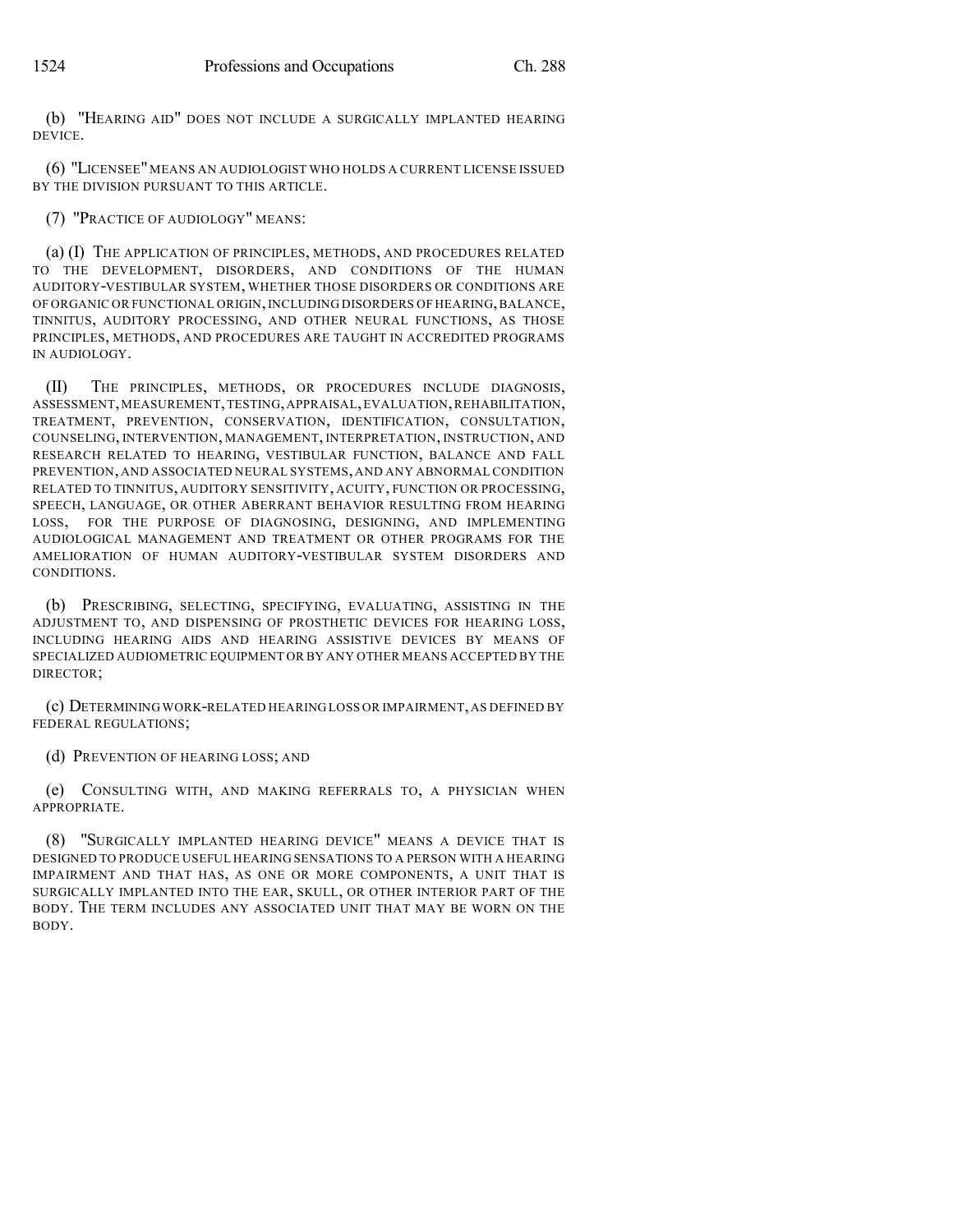**12-29.9-102. Scope of article - exemption.** (1) THIS ARTICLE DOES NOT APPLY TO A PERSON WHO IS:

(a) LICENSED PURSUANT TO SECTION 22-60.5-210, C.R.S., AND NOT LICENSED UNDER THIS ARTICLE FOR WORK UNDERTAKEN AS PART OF HIS OR HER EMPLOYMENT BY, OR CONTRACTUAL AGREEMENT WITH, THE PUBLIC SCHOOLS;

(b) ENGAGED IN THE PRACTICE OF AUDIOLOGY IN THE DISCHARGE OF HIS OR HER OFFICIAL DUTIES IN THE SERVICE OF THE UNITED STATES ARMED FORCES, PUBLIC HEALTH SERVICE, COAST GUARD, OR VETERANS ADMINISTRATION;

(c) A STUDENT ENROLLED IN A COURSE OF STUDY LEADING TO A DEGREE IN AUDIOLOGY OR THE HEARING OR SPEECH SCIENCES AT AN INSTITUTION OF HIGHER EDUCATION OR POSTSECONDARY EDUCATION ACCREDITED BY A NATIONAL, REGIONAL, OR STATE AGENCY RECOGNIZED BY THE UNITED STATES DEPARTMENT OF EDUCATION WHO IS PRACTICING AUDIOLOGY, IF THE STUDENT IS SUPERVISED BY A LICENSED AUDIOLOGIST AND THE STUDENT'S DESIGNATED TITLE CLEARLY INDICATES HIS OR HER STATUS AS A STUDENT; OR

(d) OTHERWISE LICENSED AS A HEALTH PROFESSIONAL UNDER THIS TITLE.

(2) NOTHING IN THIS ARTICLE AUTHORIZES AN AUDIOLOGIST TO ENGAGE IN THE PRACTICE OF MEDICINE AS DEFINED IN SECTION 12-36-106.

**12-29.9-103. Title protection - use of title.** (1) IT IS UNLAWFUL FOR ANY PERSON TO USE THE FOLLOWING TITLES UNLESS HE OR SHE IS LICENSED PURSUANT TO THIS ARTICLE: "AUDIOLOGIST", "HEARING AND BALANCE AUDIOLOGIST", "VESTIBULAR AUDIOLOGIST", OR ANY OTHER TITLE OR ABBREVIATION THAT IMPLIES THAT THE PERSON IS AN AUDIOLOGIST.

(2) A LICENSEE WHO HAS A DOCTORATE DEGREE IN AUDIOLOGY IS ENTITLED TO USE THE TITLE "DOCTOR" OR "DR." WHEN ACCOMPANIED BY THE WORDS "AUDIOLOGIST" OR "AUDIOLOGY" OR THE LETTERS "AU.D.", "ED.D.", "PH.D.", "SC.D.", OR ANY OTHER APPROPRIATE DEGREE DESIGNATION, AND TO USE THE TITLE "DOCTOR OF AUDIOLOGY".

**12-29.9-104. License required - application - fee - bond - disclosure exemption.** (1) (a) AN AUDIOLOGIST MUST OBTAIN A LICENSE FROM THE DIVISION BEFORE ENGAGING IN THE PRACTICE OF AUDIOLOGY IN THIS STATE.

(b) THE DIRECTOR SHALL GIVE EACH LICENSEE A LICENSE BEARING A UNIQUE LICENSE NUMBER. THE LICENSEE SHALL INCLUDE THE LICENSE NUMBER ON ALL WRITTEN CONTRACTS AND RECEIPTS.

(2) TO QUALIFY FOR LICENSURE AS AN AUDIOLOGIST UNDER THIS ARTICLE, A PERSON MUST HAVE:

(a) EARNED A DOCTORAL DEGREE IN AUDIOLOGY FROM A PROGRAM THAT IS OR, AT THE TIME THE APPLICANT WAS ENROLLED AND GRADUATED, WAS OFFERED BY AN INSTITUTION OF HIGHER EDUCATION OR POSTSECONDARY EDUCATION ACCREDITED BY A NATIONAL, REGIONAL, OR STATE AGENCY RECOGNIZED BY THE UNITED STATES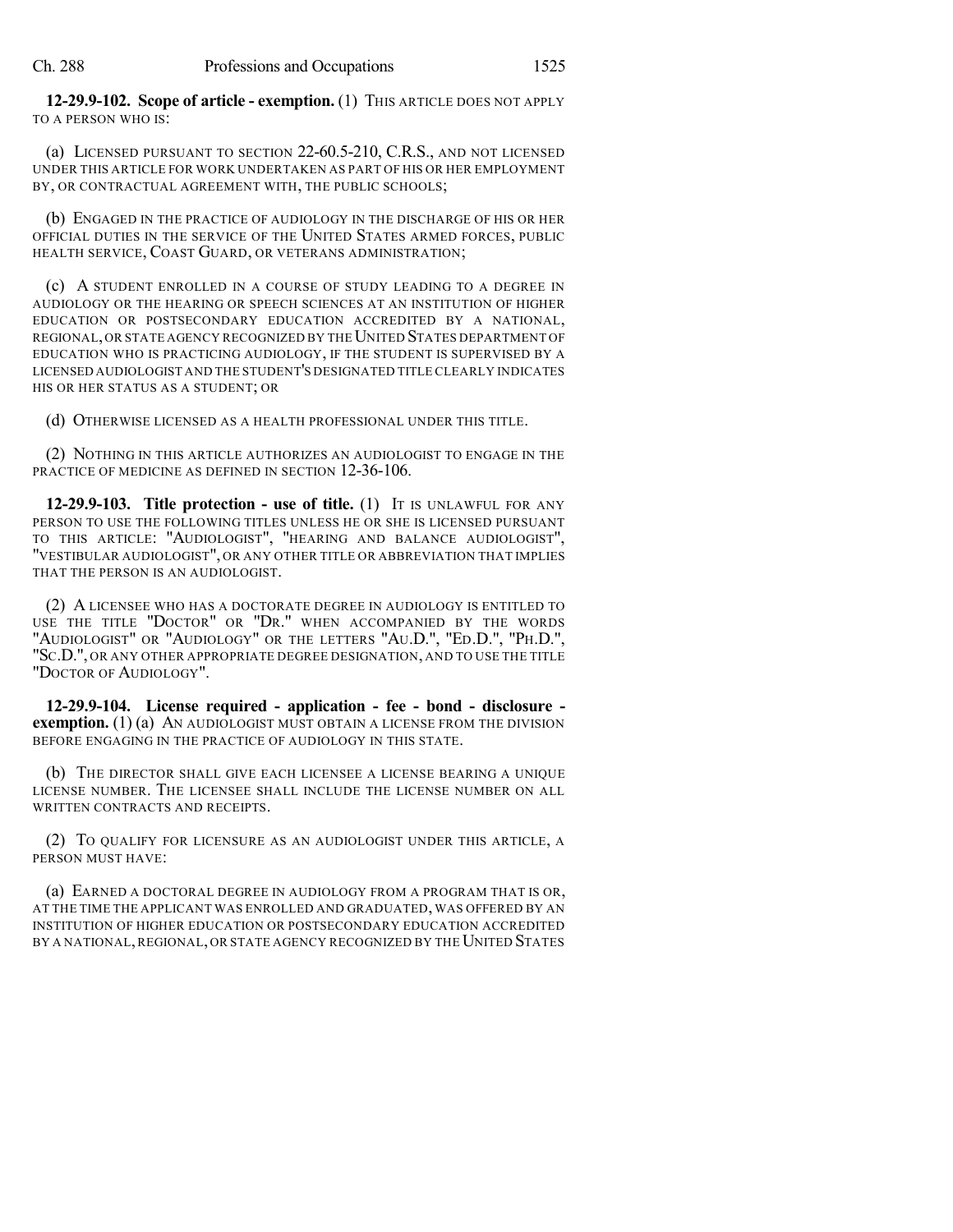DEPARTMENT OF EDUCATION, OR ANOTHER PROGRAM APPROVED BY THE DIRECTOR; OR

(b) (I) EARNED A MASTER'S DEGREE FROM A PROGRAM WITH A CONCENTRATION IN AUDIOLOGY THAT WAS CONFERRED BEFORE JULY 1, 2007, FROM A PROGRAM OF HIGHER LEARNING THAT IS OR, AT THE TIME THE APPLICANT WAS ENROLLED AND GRADUATED, WAS OFFERED BY AN INSTITUTION OF HIGHER EDUCATION OR POSTSECONDARY EDUCATION ACCREDITED BY A NATIONAL, REGIONAL, OR STATE AGENCY RECOGNIZED BY THE UNITED STATES DEPARTMENT OF EDUCATION, OR ANOTHER PROGRAM APPROVED BY THE DIRECTOR; AND

(II) OBTAINED A CERTIFICATE OF COMPETENCY IN AUDIOLOGY FROM A NATIONALLY RECOGNIZED CERTIFICATION AGENCY.

(3) AN AUDIOLOGIST DESIRING TO BE LICENSED PURSUANT TO THIS ARTICLE MUST SUBMIT TO THE DIRECTOR AN APPLICATION CONTAINING THE INFORMATION DESCRIBED IN SUBSECTION (4) OF THIS SECTION AND MUST PAY TO THE DIRECTOR ALL REQUIRED FEES IN THE AMOUNTS DETERMINED AND COLLECTED BY THE DIRECTOR PURSUANT TO SECTION 24-34-105, C.R.S. THE DIRECTOR MAY DENY AN APPLICATION FOR A LICENSE IF THE REQUIRED INFORMATION AND FEES ARE NOT SUBMITTED. IF AN APPLICANT OR LICENSEE FAILS TO NOTIFY THE DIRECTOR OF A CHANGE IN THE SUBMITTED INFORMATION WITHIN THIRTY DAYS AFTER THE CHANGE, THE FAILURE IS GROUNDS FOR DISCIPLINARY ACTION PURSUANT TO SECTION 12-29.9-108.

(4) AN APPLICANT MUST INCLUDE THE FOLLOWING INFORMATION IN AN APPLICATION FOR A LICENSE AS AN AUDIOLOGIST UNDER THIS ARTICLE:

(a) THE AUDIOLOGIST'S NAME, BUSINESS ADDRESS, AND BUSINESS TELEPHONE NUMBER;

(b) ALISTING OF THE AUDIOLOGIST'S EDUCATION, EXPERIENCE, AND DEGREES OR CREDENTIALS, INCLUDING ALL DEGREES OR CREDENTIALS AWARDED TO THE AUDIOLOGIST THAT ARE RELATED TO THE PRACTICE OF AUDIOLOGY;

(c) A STATEMENT INDICATING WHETHER A LOCAL, STATE, OR FEDERAL GOVERNMENT AGENCY HAS:

(I) ISSUED A LICENSE, CERTIFICATE, OR REGISTRATION IN AUDIOLOGY TO THE APPLICANT;

(II) SUSPENDED OR REVOKED A LICENSE, CERTIFICATE, OR REGISTRATION ISSUED TO THE APPLICANT;

(III) CHARGES OR COMPLAINTS PENDING AGAINST THE APPLICANT; OR

(IV) TAKEN DISCIPLINARY ACTION AGAINST THE APPLICANT;

(d) THE LENGTH OF TIME AND THE LOCATIONS WHERE THE APPLICANT HAS ENGAGED IN THE PRACTICE OF AUDIOLOGY; AND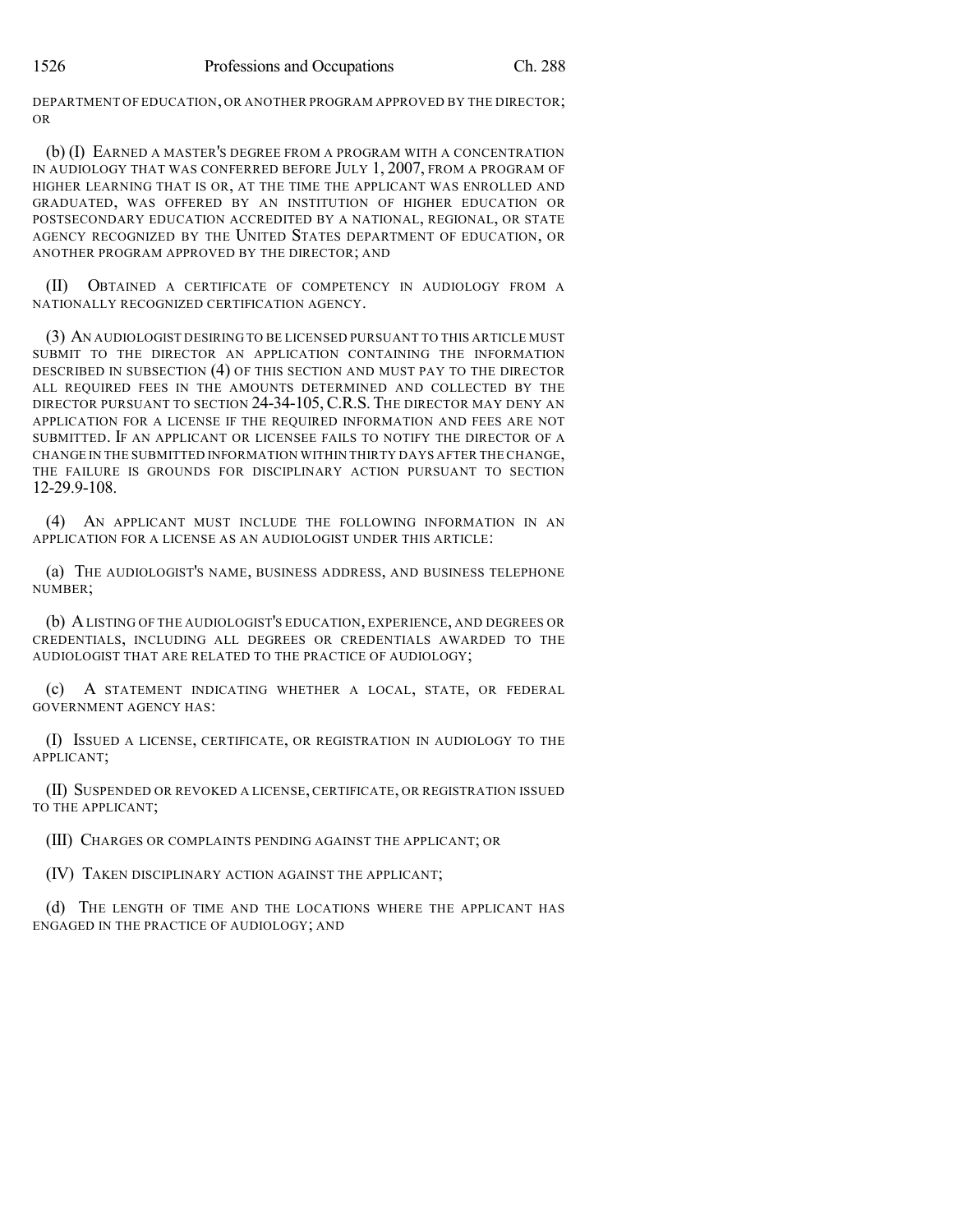(e) IF THE AUDIOLOGIST INTENDS TO PROVIDE SERVICES TO PATIENTS, PROOF OF PROFESSIONAL LIABILITY INSURANCE IN THE FORM AND AMOUNT DETERMINED APPROPRIATE BY THE DIRECTOR PURSUANT TO SECTION 12-29.9-112.

(5) AN APPLICANT OR LICENSEE SHALL REPORT AND UPDATE INFORMATION AS REQUIRED BY SECTION 24-34-110, C.R.S. WHEN REPORTING AND UPDATING INFORMATION REGARDING MALPRACTICE JUDGMENTS AND SETTLEMENTS, AS REQUIRED BY SECTION  $24-34-110$  (4) (h) AND (8) (a), C.R.S., THE APPLICANT OR LICENSEE SHALL INCLUDE THE CASE NUMBER,THE NAME OF THE COURT, AND NAMES OF ALL PARTIES TO THE ACTION.

**12-29.9-105. Licensure - certificate - expiration - renewal - reinstatement fees.** (1) THE DIRECTOR SHALL ISSUE A LICENSE TO AN APPLICANT WHO SATISFIES THE REQUIREMENTS OF THIS ARTICLE.

(2) ALL LICENSES ISSUED UNDER THIS ARTICLE EXPIRE PURSUANT TO A SCHEDULE ESTABLISHED BY THE DIRECTOR AND MUST BE RENEWED OR REINSTATED PURSUANT TO SECTION 24-34-102 (8),C.R.S. THE DIRECTOR SHALL ESTABLISH RENEWAL FEES AND DELINQUENCY FEES FOR REINSTATEMENT PURSUANT TO SECTION 24-34-105, C.R.S. IF A PERSON FAILS TO RENEW HIS OR HER LICENSE PURSUANT TO THE SCHEDULE ESTABLISHED BY THE DIRECTOR, THE LICENSE EXPIRES. A PERSON WHOSE LICENSE HAS EXPIRED IS SUBJECT TO THE PENALTIES SET FORTH IN THIS ARTICLE OR IN SECTION 24-34-102 (8), C.R.S.

**12-29.9-106. Licensure by endorsement - rules.** (1) THE DIRECTOR SHALL ISSUE A LICENSE BY ENDORSEMENT TO ENGAGE IN THE PRACTICE OF AUDIOLOGY IN THIS STATE TO AN INDIVIDUAL WHO POSSESSES AN ACTIVE LICENSE IN GOOD STANDING TO PRACTICE AUDIOLOGY IN ANOTHER STATE OR TERRITORY OF THE UNITED STATES OR IN A FOREIGN COUNTRY IF THE APPLICANT:

(a) PRESENTS SATISFACTORY PROOF TO THE DIRECTOR THAT THE INDIVIDUAL POSSESSES A VALID LICENSE FROM ANOTHER STATE OR JURISDICTION THAT REQUIRES QUALIFICATIONS SUBSTANTIALLY EQUIVALENT TO THE QUALIFICATIONS FOR LICENSURE IN THIS STATE AND MEETS ALL OTHER REQUIREMENTS FOR LICENSURE PURSUANT TO THIS ARTICLE; AND

(b) PAYS THE LICENSE FEE ESTABLISHED UNDER SECTION 24-34-105, C.R.S.

(2) THE DIRECTOR MAY SPECIFY BY RULE WHAT CONSTITUTES SUBSTANTIALLY EQUIVALENT QUALIFICATIONS FOR THE PURPOSES OF THIS SECTION.

**12-29.9-107. Disposition of fees - legislative intent.** IT IS THE INTENT OF THE GENERAL ASSEMBLY TO FUND ALL DIRECT AND INDIRECT COSTS INCURRED IN THE IMPLEMENTATION OF THIS ARTICLE WITH ANNUAL LICENSE AND RENEWAL FEES.THE DIRECTOR SHALL TRANSMIT ALL FEES COLLECTED UNDER THIS ARTICLE TO THE STATE TREASURER, WHO SHALL CREDIT THE SAME TO THE DIVISION OF PROFESSIONS AND OCCUPATIONS CASH FUND CREATED BY SECTION 24-34-105, C.R.S.

**12-29.9-108. Disciplinary actions - grounds for discipline.** (1) UPON PROOF THAT AN APPLICANT OR LICENSEE HAS ENGAGED IN AN ACTIVITY THAT IS GROUNDS FOR DISCIPLINE UNDER SUBSECTION (2) OF THIS SECTION, THE DIRECTOR MAY: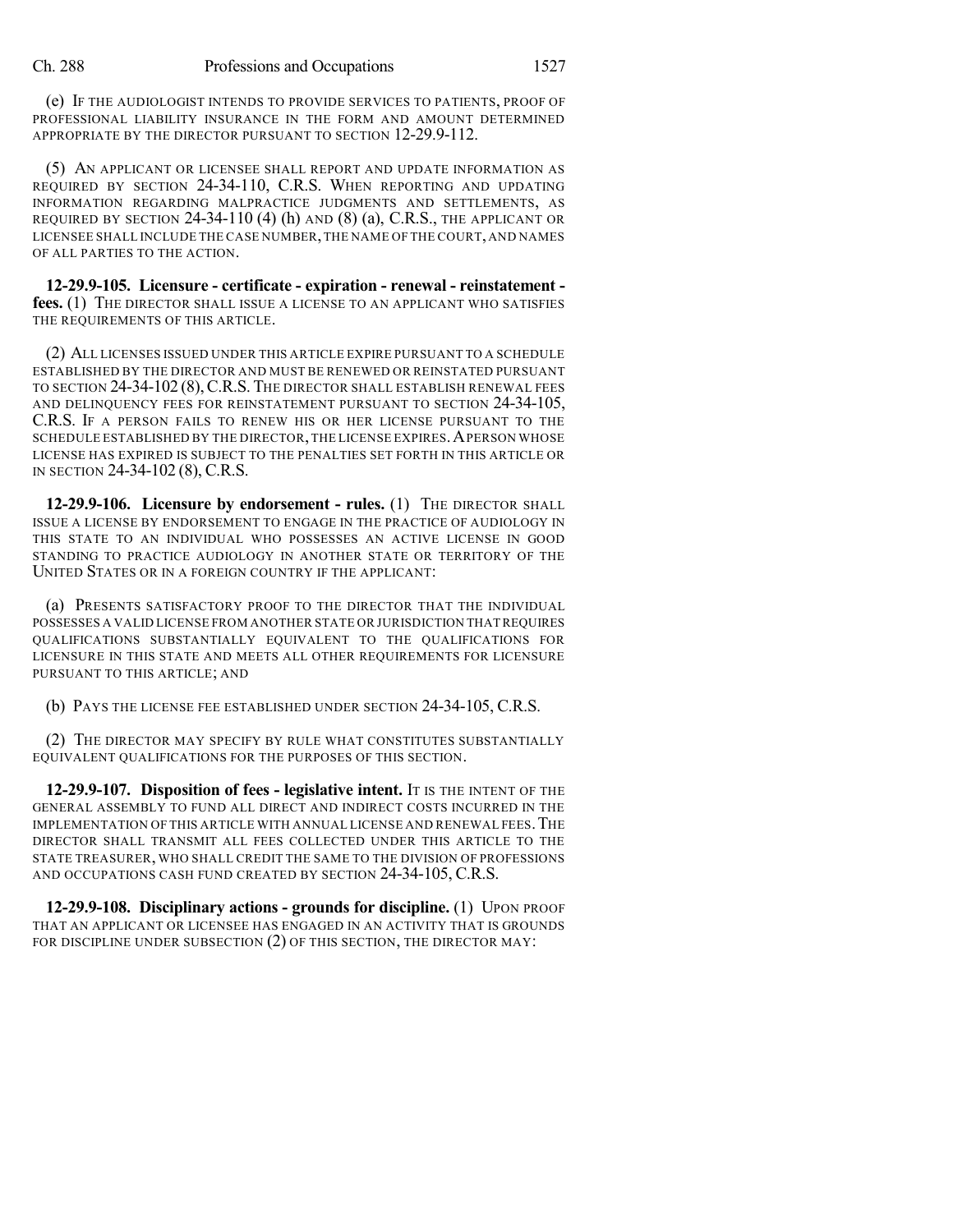(a) IMPOSE AN ADMINISTRATIVE FINE NOT TO EXCEED TWO THOUSAND FIVE HUNDRED DOLLARS FOR EACH SEPARATE OFFENSE;

(b) ISSUE A LETTER OF ADMONITION;

(c) PLACE A LICENSEE ON PROBATION, WHICH ENTAILS CLOSE SUPERVISION ON THE TERMS AND FOR THE PERIOD OF TIME THAT THE DIRECTOR DEEMS APPROPRIATE; OR

(d) DENY, REFUSE TO RENEW, REVOKE, OR SUSPEND THE LICENSE OF AN APPLICANT OR LICENSEE.

(2) THE FOLLOWING ACTS CONSTITUTE GROUNDS FOR DISCIPLINE:

(a) MAKING A FALSE OR MISLEADING STATEMENT OR OMISSION IN AN APPLICATION FOR LICENSURE;

(b) FAILING TO NOTIFY THE DIRECTOR OF A CHANGE IN THE INFORMATION FILED PURSUANT TO SECTION 12-29.9-104;

(c) VIOLATING ANY PROVISION OF THIS ARTICLE, INCLUDING FAILURE TO COMPLY WITH THE LICENSE REQUIREMENTS OF SECTION 12-29.9-104 OR FAILURE TO REPORT INFORMATION AS REQUIRED UNDER SECTION 12-29.9-104(5) OR 24-34-110,C.R.S.;

(d) VIOLATING ANY RULE PROMULGATED BY THE DIRECTOR UNDER THIS ARTICLE;

(e) AIDING OR ABETTING A VIOLATION, OR CONSPIRING TO VIOLATE, ANY PROVISION OF THIS ARTICLE OR ANY RULE PROMULGATED OR ORDER ISSUED UNDER THIS ARTICLE BY THE DIRECTOR;

(f) FAILING TO MAINTAIN PROFESSIONAL LIABILITY INSURANCE AS REQUIRED BY SECTION 12-29.9-112;

(g) USING FALSE OR MISLEADING ADVERTISING;

(h) VIOLATING THE "COLORADO CONSUMER PROTECTION ACT", ARTICLE 1 OF TITLE 6, C.R.S.;

(i) CAUSING PHYSICAL HARM TO A CUSTOMER;

(j) FAILING TO PRACTICE AUDIOLOGY ACCORDING TO COMMONLY ACCEPTED PROFESSIONAL STANDARDS;

(k) PROVIDING SERVICES BEYOND THE LICENSEE'S SCOPE OF EDUCATIONAL PREPARATION, EXPERIENCE, SKILLS, OR COMPETENCE;

(l) FAILING TO ADEQUATELY SUPERVISE A TRAINEE FOR ANY OF THE HEALING ARTS;

(m) EMPLOYING A SALES AGENT OR EMPLOYEE WHO VIOLATES ANY PROVISION OF THIS ARTICLE;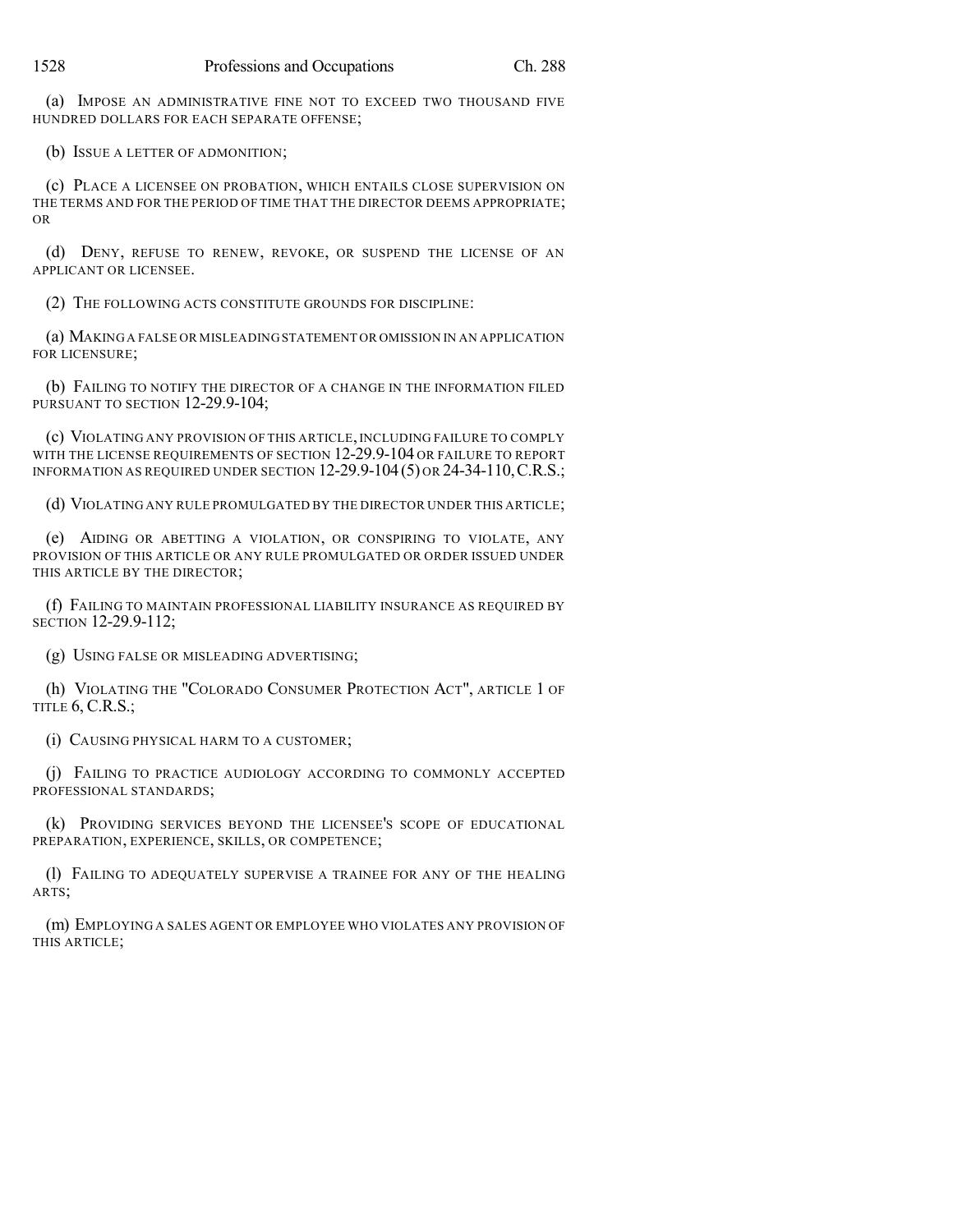(n) COMMITTING ABUSE OF HEALTH INSURANCE AS DESCRIBED IN SECTION 18-13-119, C.R.S.;

(o) FAILING TO COMPLY WITH A FINAL AGENCY ORDER OR WITH A STIPULATION OR AGREEMENT MADE WITH OR ORDER ISSUED BY THE DIRECTOR;

(p) FALSIFYING INFORMATION IN ANY APPLICATION OR ATTEMPTING TO OBTAIN OR OBTAINING A LICENSE BY FRAUD, DECEPTION, OR MISREPRESENTATION;

(q) EXCESSIVELY OR HABITUALLY USING OR ABUSING ALCOHOL OR HABIT-FORMING DRUGS OR HABITUALLY USING A CONTROLLED SUBSTANCE, AS DEFINED IN SECTION 18-18-102, C.R.S., OR OTHER DRUGS HAVING SIMILAR EFFECTS; EXCEPT THAT THE DIRECTOR HAS THE DISCRETION NOT TO DISCIPLINE THE LICENSEE IF HE OR SHE IS PARTICIPATING IN GOOD FAITH IN A PROGRAM APPROVED BY THE DIRECTOR TO END THE USE OR ABUSE;

(r) (I) FAILING TO NOTIFY THE DIRECTOR, AS REQUIRED BY SECTION 12-29.9-113, OF A PHYSICAL OR MENTAL ILLNESS OR CONDITION THAT IMPACTS THE LICENSEE'S ABILITY TO PERFORM AUDIOLOGY WITH REASONABLE SKILL AND SAFETY TO PATIENTS;

(II) FAILING TO ACT WITHIN THE LIMITATIONS CREATED BY A PHYSICAL OR MENTAL ILLNESS OR CONDITION THAT RENDERS THE LICENSEE UNABLE TO PERFORM AUDIOLOGY WITH REASONABLE SKILL AND SAFETY TO THE PATIENT; OR

(III) FAILING TO COMPLY WITH THE LIMITATIONS AGREED TO UNDER A CONFIDENTIAL AGREEMENT ENTERED PURSUANT TO SECTION 12-29.9-113;

(s) REFUSING TO SUBMIT TO A PHYSICAL OR MENTAL EXAMINATION WHEN SO ORDERED BY THE DIRECTOR PURSUANT TO SECTION 12-29.9-114;

(t) FAILING TO RESPOND IN AN HONEST, MATERIALLY RESPONSIVE, AND TIMELY MANNER TO A COMPLAINT LODGED AGAINST THE LICENSEE; AND

(u) IN ANY COURT OF COMPETENT JURISDICTION, BEING CONVICTED OF, PLEADING GUILTY OR NOLO CONTENDERE TO, OR RECEIVING A DEFERRED SENTENCE FOR A FELONY OR A CRIME INVOLVING FRAUD, DECEPTION, FALSE PRETENSE, THEFT, MISREPRESENTATION, FALSE ADVERTISING, OR DISHONEST DEALING.

(3) WHEN A COMPLAINT OR INVESTIGATION DISCLOSES AN INSTANCE OF CONDUCT THAT DOES NOT WARRANT FORMAL ACTION BY THE DIRECTOR AND, IN THE OPINION OF THE DIRECTOR, SHOULD BE DISMISSED, BUT THE DIRECTOR HAS NOTICED INDICATIONS OF POSSIBLE ERRANT CONDUCTBY THE LICENSEE THAT COULD LEAD TO SERIOUS CONSEQUENCES IF NOT CORRECTED, THE DIRECTOR MAY SEND THE LICENSEE A CONFIDENTIAL LETTER OF CONCERN.

(4) WHEN A COMPLAINT OR INVESTIGATION DISCLOSES AN INSTANCE OF MISCONDUCT THAT, IN THE OPINION OF THE DIRECTOR, WARRANTS FORMAL ACTION, THE DIRECTOR SHALL NOT RESOLVE THE COMPLAINT BY A DEFERRED SETTLEMENT, ACTION, JUDGMENT, OR PROSECUTION.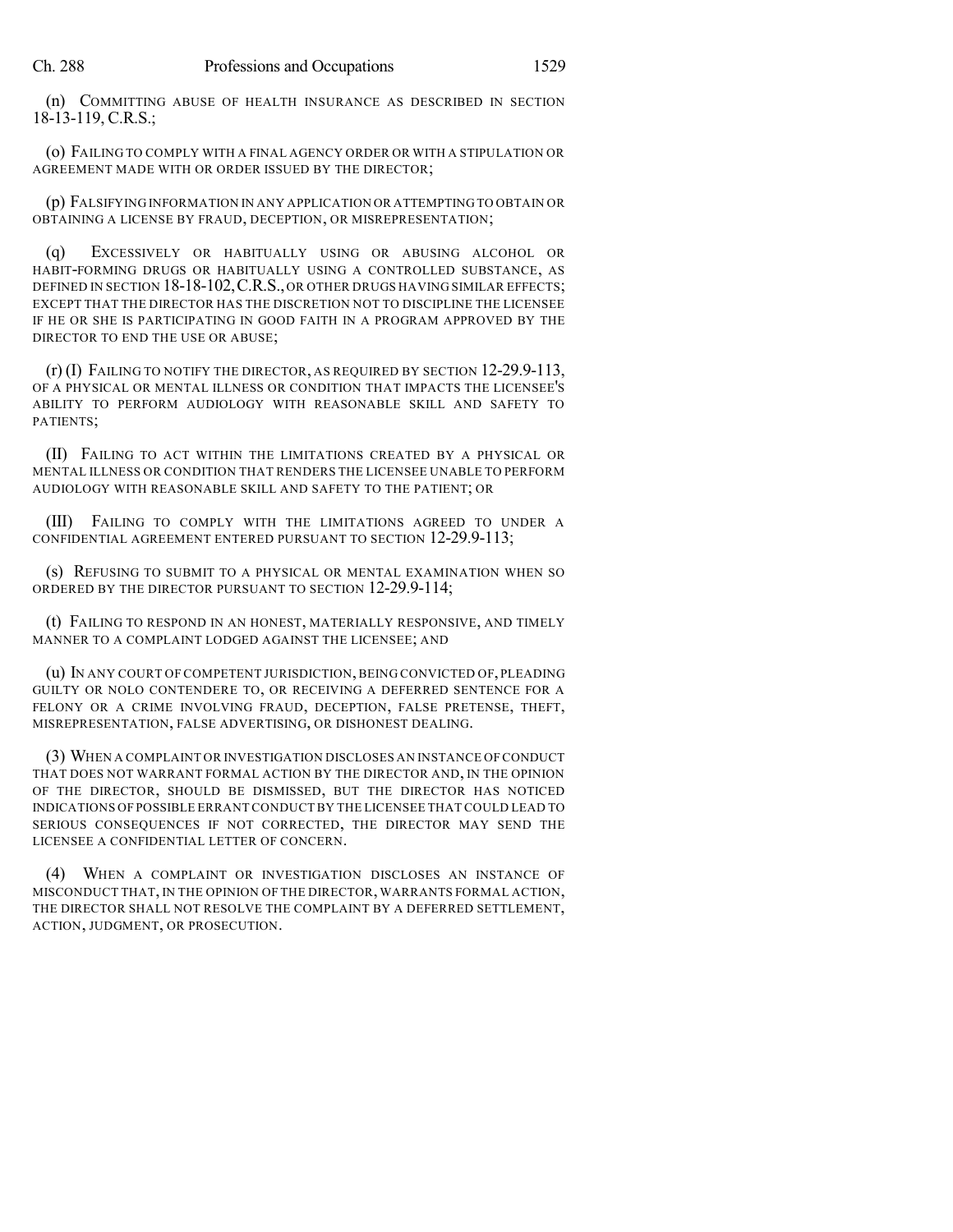(5) APERSON WHOSE LICENSE TO PRACTICE UNDER THIS ARTICLE IS REVOKED, OR WHO SURRENDERS HIS OR HER LICENSE TO AVOID DISCIPLINE,IS INELIGIBLE TO APPLY FOR A NEW LICENSE UNDER THIS ARTICLE FOR TWO YEARS AFTER THE DATE OF REVOCATION OR SURRENDER.

(6) ANY DISCIPLINARY ACTION TAKEN BY ANOTHER STATE, LOCAL JURISDICTION, OR THE FEDERAL GOVERNMENT AGAINST AN APPLICANT OR LICENSEE CONSTITUTES PRIMA FACIE EVIDENCE OF GROUNDS FOR DISCIPLINARY ACTION, INCLUDING DENIAL OF A LICENSE UNDER THIS ARTICLE;EXCEPT THAT THIS SUBSECTION (6)APPLIES ONLY TO DISCIPLINE FOR ACTS OR OMISSIONS THAT ARE SUBSTANTIALLY SIMILAR TO THOSE SET OUT AS GROUNDS FOR DISCIPLINARY ACTION UNDER THIS ARTICLE.

(7) (a) WHEN A COMPLAINT OR INVESTIGATION DISCLOSES AN INSTANCE OF MISCONDUCT THAT,IN THE OPINION OF THE DIRECTOR, DOES NOT WARRANT FORMAL ACTION BY THE DIRECTOR BUT SHOULD NOT BE DISMISSED AS BEING WITHOUT MERIT, THE DIRECTOR MAY ISSUE AND SEND TO THE LICENSEE A LETTER OF ADMONITION.

(b) (I) WHEN THE DIRECTOR SENDS A LETTER OF ADMONITION TO A LICENSEE PURSUANT TO PARAGRAPH (a) OF THIS SUBSECTION (7), THE DIRECTOR SHALL ALSO ADVISE THE LICENSEE THAT HE OR SHE HAS THE RIGHT TO REQUEST IN WRITING, WITHIN TWENTY DAYS AFTER RECEIPT OF THE LETTER, THAT THE DIRECTOR INITIATE FORMAL DISCIPLINARY PROCEEDINGS TO ADJUDICATE THE PROPRIETY OF THE CONDUCT UPON WHICH THE LETTER OF ADMONITION IS BASED.

(II) IF THE LICENSEE MAKES THE REQUEST FOR ADJUDICATION IN A TIMELY MANNER, THE DIRECTOR SHALL VACATE THE LETTER OF ADMONITION AND SHALL PROCESS THE MATTER BY MEANS OF FORMAL DISCIPLINARY PROCEEDINGS.

(8) THE DIRECTOR SHALL TRANSMIT ALL FINES COLLECTED PURSUANT TO THIS SECTION TO THE STATE TREASURER, WHO SHALL CREDIT THEM TO THE GENERAL FUND.

**12-29.9-109. Director - powers - duties - rules.** (1) THE DIRECTOR MAY CONDUCT INVESTIGATIONS AND INSPECTIONS AS NECESSARY TO DETERMINE WHETHER AN APPLICANT OR LICENSEE HAS VIOLATED THIS ARTICLE OR ANY RULE ADOPTED BY THE DIRECTOR UNDER THIS ARTICLE.

(2) THE DIRECTOR MAY APPLY TO A COURT OF COMPETENT JURISDICTION FOR AN ORDER ENJOINING ANY ACT OR PRACTICE THAT CONSTITUTES A VIOLATION OF THIS ARTICLE.UPON A SHOWING THAT A PERSON IS ENGAGING IN OR INTENDS TO ENGAGE IN THE ACT OR PRACTICE, THE COURT SHALL GRANT AN INJUNCTION, RESTRAINING ORDER, OR OTHER APPROPRIATE ORDER, REGARDLESS OF THE EXISTENCE OF ANOTHER REMEDY. THE COLORADO RULES OF CIVIL PROCEDURE GOVERN ALL PROCEEDINGS RELATED TO SUCH COURT ORDERS.

(3) (a) THE DIRECTOR OR AN ADMINISTRATIVE LAW JUDGE MAY ADMINISTER OATHS, TAKE AFFIRMATIONS OF WITNESSES, AND ISSUE SUBPOENAS TO COMPEL THE ATTENDANCE OF WITNESSES AND THE PRODUCTION OF ALL RELEVANT PAPERS, BOOKS, RECORDS, DOCUMENTARY EVIDENCE, AND MATERIALS IN ANY HEARING, INVESTIGATION, ACCUSATION, OR OTHER MATTER COMING BEFORE THE DIRECTOR PURSUANT TO THIS ARTICLE.THE DIRECTOR MAY APPOINT AN ADMINISTRATIVE LAW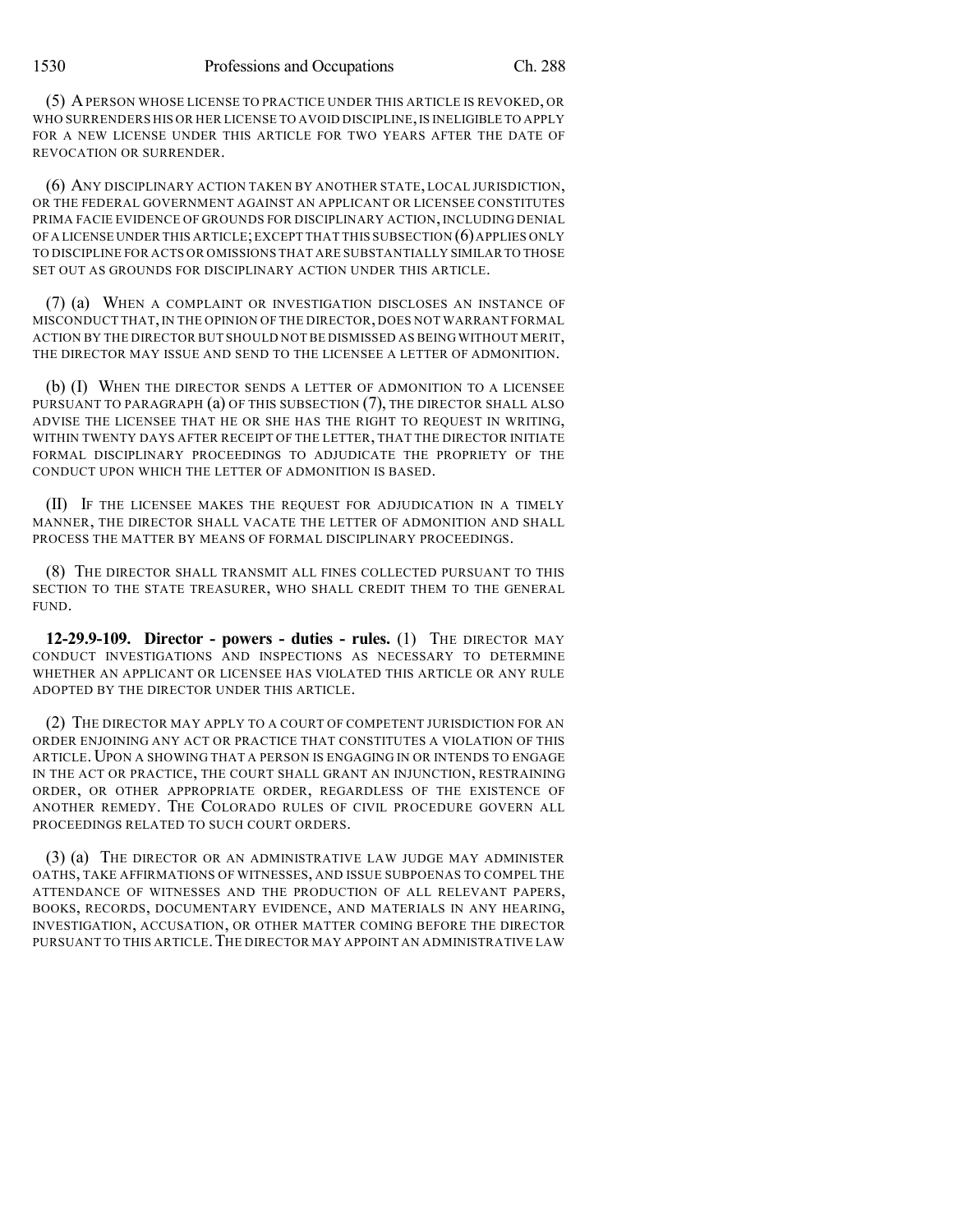JUDGE PURSUANT TO PART 10 OF ARTICLE 30 OF TITLE 24, C.R.S., TO TAKE EVIDENCE AND TO MAKE FINDINGS AND REPORT THEM TO THE DIRECTOR.

(b) UPON THE FAILURE OF ANY WITNESS TO COMPLY WITH A SUBPOENA OR PROCESS, THE DIRECTOR MAY APPLY TO THE DISTRICT COURT OF THE COUNTY IN WHICH THE SUBPOENAED PERSON OR LICENSEE RESIDES OR CONDUCTS BUSINESS, AND AFTER NOTICE OF THE APPLICATION BY THE DIRECTOR TO THE SUBPOENAED PERSON OR LICENSEE, THE DISTRICT COURT MAY ISSUE TO THE PERSON OR LICENSEE AN ORDER REQUIRING THAT THE PERSON OR LICENSEE APPEAR BEFORE THE DIRECTOR; PRODUCE THE RELEVANT PAPERS, BOOKS, RECORDS, DOCUMENTARY EVIDENCE, OR MATERIALS IF SO ORDERED; OR GIVE EVIDENCE RELEVANT TO THE MATTER UNDER INVESTIGATION OR IN QUESTION. IF THE PERSON OR LICENSEE FAILS TO OBEY THE ORDER OF THE COURT,THE COURT MAY HOLD THE PERSON OR LICENSEE IN CONTEMPT OF COURT.

(4) THE DIRECTOR SHALL DETERMINE THE AMOUNT OF MALPRACTICE COVERAGE THAT MUST BE OBTAINED BY AN AUDIOLOGIST WHO PROVIDES SERVICES TO PATIENTS.

(5) NO LATER THAN DECEMBER 31, 2013, AND AS NECESSARY THEREAFTER, THE DIRECTOR SHALL ADOPT RULES NECESSARY FOR THE ENFORCEMENT OR ADMINISTRATION OF THIS ARTICLE, INCLUDING RULES REQUIRING LICENSEES TO MAINTAIN RECORDS IDENTIFYING CUSTOMERS BY NAME, THE GOODS OR SERVICES PROVIDED TO EACH CUSTOMER OTHER THAN BATTERIES AND MINOR ACCESSORIES, AND THE DATE AND PRICE OF EACH TRANSACTION.LICENSEES SHALL MAINTAIN THE RECORDS FOR AT LEAST SEVEN YEARS AFTER THE LAST TRANSACTION.

**12-29.9-110. Cease-and-desist orders - unauthorized practice - penalties.** (1) (a) IF IT APPEARS TO THE DIRECTOR, BASED UPON CREDIBLE EVIDENCE AS PRESENTED IN A WRITTEN COMPLAINT BY ANY PERSON, THAT A LICENSEE IS ACTING IN A MANNER THAT IS AN IMMINENT THREAT TO THE HEALTH AND SAFETY OF THE PUBLIC OR A PERSON IS ACTING OR HAS ACTED WITHOUT THE REQUIRED LICENSE,THE DIRECTOR MAY ISSUE AN ORDER TO CEASE AND DESIST THE ACTIVITY. THE DIRECTOR MUST SET FORTH IN THE ORDER THE STATUTES AND RULES ALLEGED TO HAVE BEEN VIOLATED, THE FACTS ALLEGED TO HAVE CONSTITUTED THE VIOLATION, AND THE REQUIREMENT THAT ALL UNLAWFUL ACTS OR UNLICENSED PRACTICES IMMEDIATELY CEASE.

(b) WITHIN TEN DAYS AFTER SERVICE OF THE ORDER TO CEASE AND DESIST PURSUANT TO PARAGRAPH  $(a)$  of this subsection  $(1)$ , the respondent may REQUEST A HEARING ON THE QUESTION OF WHETHER ACTS OR PRACTICES IN VIOLATION OF THIS ARTICLE HAVE OCCURRED.THE DIRECTOR SHALL CONDUCT THE HEARING PURSUANT TO SECTIONS 24-4-104 AND 24-4-105, C.R.S.

(2) (a) IF IT APPEARS TO THE DIRECTOR, BASED UPON CREDIBLE EVIDENCE AS PRESENTED IN A WRITTEN COMPLAINT BY ANY PERSON, THAT A PERSON HAS VIOLATED ANY PROVISION OF THIS ARTICLE, THEN, IN ADDITION TO ANY OTHER POWERS GRANTED PURSUANT TO THIS ARTICLE, THE DIRECTOR MAY ISSUE TO THE PERSON AN ORDER TO SHOW CAUSE AS TO WHY THE DIRECTOR SHOULD NOT ISSUE A FINAL ORDER DIRECTING THE PERSON TO CEASE AND DESIST FROM THE UNLAWFUL ACT OR PRACTICE.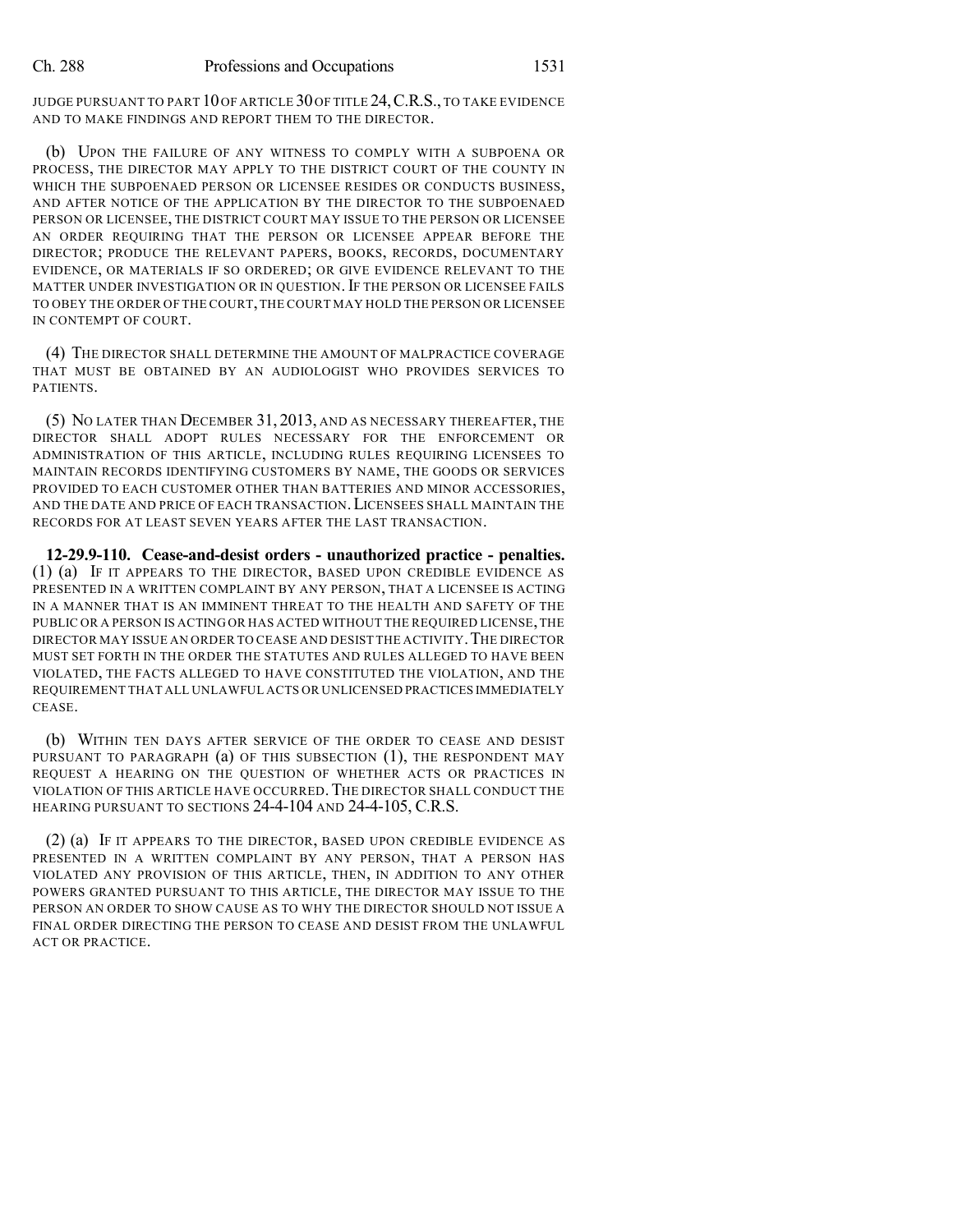(b) THE DIRECTOR SHALL PROMPTLY NOTIFY A PERSON AGAINST WHOM HE OR SHE HAS ISSUED AN ORDER TO SHOW CAUSE PURSUANT TO PARAGRAPH (a) OF THIS SUBSECTION (2) OF THE ISSUANCE OF THE ORDER, ALONG WITH A COPY OF THE ORDER, THE FACTUAL AND LEGAL BASIS FOR THE ORDER, AND THE DATE SET BY THE DIRECTOR FOR A HEARING ON THE ORDER. THE DIRECTOR MAY SERVE THE NOTICE BY PERSONAL SERVICE,BY FIRST-CLASSUNITED STATES MAIL,POSTAGE PREPAID,OR AS MAY BE PRACTICABLE UPON ANY PERSON AGAINST WHOM THE ORDER IS ISSUED. PERSONAL SERVICE OR MAILING OF AN ORDER OR DOCUMENT PURSUANT TO THIS SUBSECTION (2) CONSTITUTES NOTICE TO THE PERSON OF THE EXISTENCE AND CONTENTS OF THE ORDER OR DOCUMENT.

(c) (I) THE DIRECTOR MUST COMMENCE THE HEARING ON AN ORDER TO SHOW CAUSE NO SOONER THAN TEN, AND NO LATER THAN FORTY-FIVE, CALENDAR DAYS AFTER THE DATE OF TRANSMISSION OR SERVICE OF THE NOTIFICATION BY THE DIRECTOR AS PROVIDED IN PARAGRAPH  $(b)$  of this subsection  $(2)$ . The director MAY CONTINUE THE HEARING BY AGREEMENT OF ALL PARTIES BASED UPON THE COMPLEXITY OF THE MATTER, NUMBER OF PARTIES TO THE MATTER, AND LEGAL ISSUES PRESENTED IN THE MATTER,BUT IN NO EVENT MAY THE DIRECTOR COMMENCE THE HEARING LATER THAN SIXTY CALENDAR DAYS AFTER THE DATE OF TRANSMISSION OR SERVICE OF THE NOTIFICATION.

(II) IF A PERSON TO WHOM AN ORDER TO SHOW CAUSE HAS BEEN ISSUED PURSUANT TO PARAGRAPH (a) OF THIS SUBSECTION (2) DOES NOT APPEAR AT THE HEARING, THE DIRECTOR MAY PRESENT EVIDENCE THAT NOTIFICATION WAS PROPERLY SENT OR SERVED UPON THE PERSON PURSUANT TO PARAGRAPH (b) OFTHIS SUBSECTION (2) AND ANY OTHER EVIDENCE RELATED TO THE MATTER AS THE DIRECTOR DEEMS APPROPRIATE.THE DIRECTOR SHALL ISSUE THE ORDER WITHIN TEN DAYS AFTER THE DIRECTOR'S DETERMINATION RELATED TO REASONABLE ATTEMPTS TO NOTIFY THE RESPONDENT, AND THE ORDER BECOMES FINAL AS TO THAT PERSON BY OPERATION OF LAW. THE CONDUCT OF THE HEARING IS GOVERNED BY SECTIONS 24-4-104 AND 24-4-105, C.R.S.

(III) IF THE DIRECTOR REASONABLY FINDS THAT THE PERSON AGAINST WHOM THE ORDER TO SHOW CAUSE WAS ISSUED IS ACTING OR HAS ACTED WITHOUT THE REQUIRED LICENSE OR HAS OR IS ABOUT TO ENGAGE IN ACTS OR PRACTICES CONSTITUTING VIOLATIONS OF THIS ARTICLE, THE DIRECTOR MAY ISSUE A FINAL CEASE-AND-DESIST ORDER DIRECTING THE PERSON TO CEASE AND DESIST FROM FURTHER UNLAWFUL ACTS OR UNLICENSED PRACTICES.

(IV) THE DIRECTOR SHALL PROVIDE NOTICE, IN THE MANNER SET FORTH IN PARAGRAPH (b) OF THIS SUBSECTION (2), OF THE FINAL CEASE-AND-DESIST ORDER WITHIN TEN CALENDAR DAYS AFTER THE HEARING CONDUCTED PURSUANT TO THIS PARAGRAPH (c) TO EACH PERSON AGAINST WHOM THE DIRECTOR HAS ISSUED THE FINAL ORDER. THE FINAL ORDER ISSUED PURSUANT TO SUBPARAGRAPH (III) OF THIS PARAGRAPH (c) IS EFFECTIVE WHEN ISSUED AND CONSTITUTES A FINAL ORDER FOR PURPOSES OF JUDICIAL REVIEW.

(3) THE DIRECTOR MAY ENTER INTO A STIPULATION WITH A PERSON IF IT APPEARS TO THE DIRECTOR, BASED UPON CREDIBLE EVIDENCE PRESENTED TO THE DIRECTOR, THAT THE PERSON HAS ENGAGED IN OR IS ABOUT TO ENGAGE IN: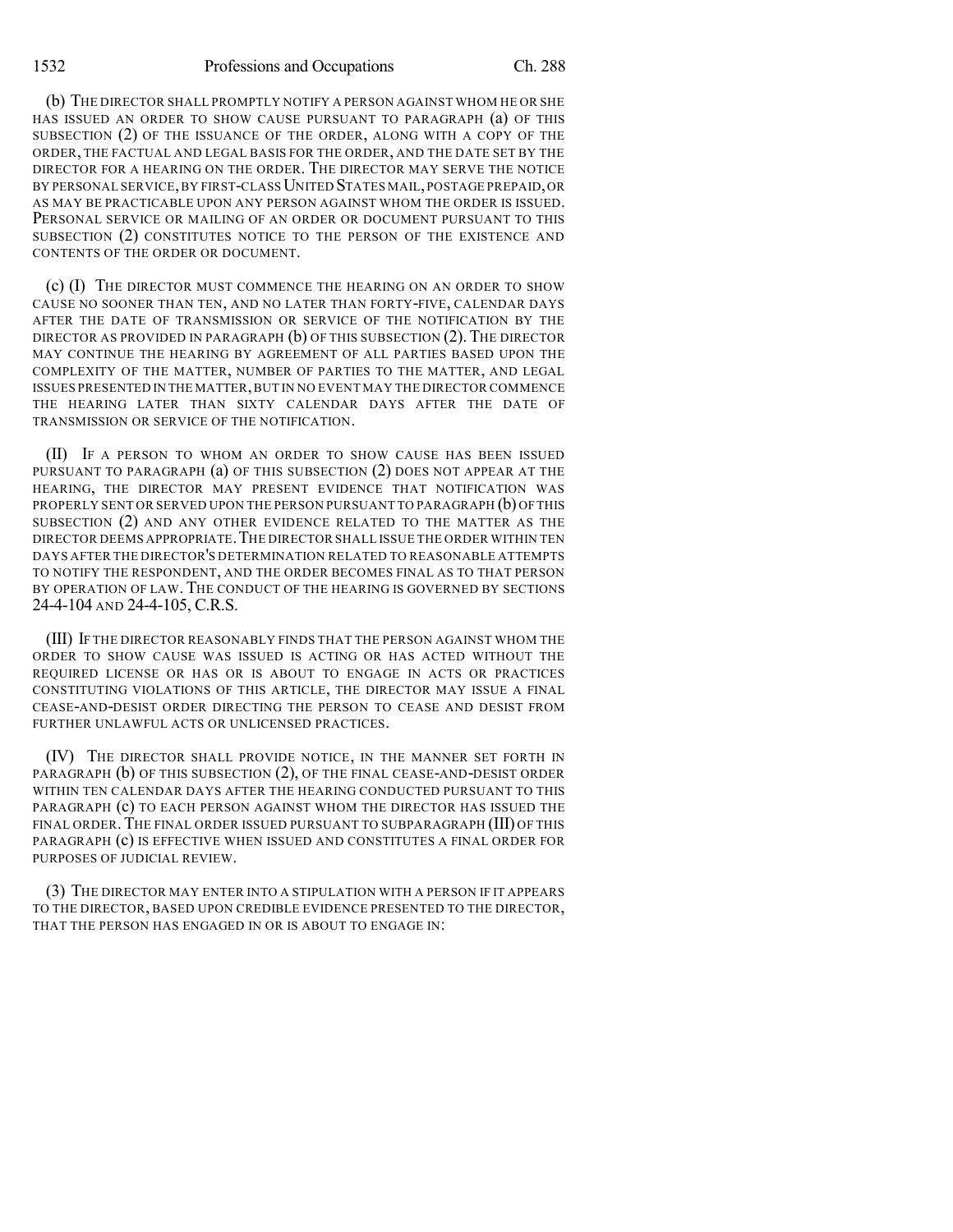(a) AN UNLICENSED ACT OR PRACTICE;

(b) AN ACT OR PRACTICE CONSTITUTING A VIOLATION OF THIS ARTICLE, A RULE PROMULGATED PURSUANT TO THIS ARTICLE,OR AN ORDER ISSUED PURSUANT TO THIS ARTICLE; OR

(c) AN ACT OR PRACTICE CONSTITUTING GROUNDS FOR ADMINISTRATIVE SANCTION PURSUANT TO THIS ARTICLE.

(4) IF ANY PERSON FAILS TO COMPLY WITH A FINAL CEASE-AND-DESIST ORDER OR A STIPULATION, THE DIRECTOR MAY REQUEST THE ATTORNEY GENERAL OR THE DISTRICT ATTORNEY FOR THE JUDICIAL DISTRICT IN WHICH THE ALLEGED VIOLATION EXISTS TO BRING, AND IF SO REQUESTED THE ATTORNEY SHALL BRING, SUIT FOR A TEMPORARY RESTRAINING ORDER AND FOR INJUNCTIVE RELIEF TO PREVENT ANY FURTHER OR CONTINUED VIOLATION OF THE FINAL ORDER.

(5) A PERSON AGGRIEVED BY A FINAL CEASE-AND-DESIST ORDER MAY SEEK JUDICIAL REVIEW OF THE DIRECTOR'S DETERMINATION OR OF THE DIRECTOR'S FINAL ORDER IN A COURT OF COMPETENT JURISDICTION.

(6) APERSON WHO PRACTICES OR OFFERS OR ATTEMPTS TO PRACTICE AUDIOLOGY SERVICES WITHOUT AN ACTIVE AUDIOLOGIST LICENSE ISSUED UNDER THIS ARTICLE COMMITS A CLASS 2 MISDEMEANOR AND SHALL BE PUNISHED AS PROVIDED IN SECTION 18-1.3-501,C.R.S., FOR THE FIRST OFFENSE, AND, FOR THE SECOND OR ANY SUBSEQUENT OFFENSE, THE PERSON COMMITS A CLASS 6 FELONY AND SHALL BE PUNISHED AS PROVIDED IN SECTION 18-1.3-401, C.R.S.

**12-29.9-111. Immunity.** THE DIRECTOR, THE DIRECTOR'S STAFF, ANY PERSON ACTING AS A WITNESS OR CONSULTANT TO THE DIRECTOR, ANY WITNESS TESTIFYING IN A PROCEEDING AUTHORIZED UNDER THIS ARTICLE,AND ANY PERSON WHO LODGES A COMPLAINT PURSUANT TO THIS ARTICLE IS IMMUNE FROM LIABILITY IN ANY CIVIL ACTION BROUGHT AGAINST HIM OR HER FOR ACTS OCCURRING WHILE ACTING IN HIS OR HER CAPACITY AS DIRECTOR, STAFF, CONSULTANT, OR WITNESS, RESPECTIVELY, IF THE INDIVIDUAL WAS ACTING IN GOOD FAITH WITHIN THE SCOPE OF HIS OR HER RESPECTIVE CAPACITY, MADE A REASONABLE EFFORT TO OBTAIN THE FACTS OF THE MATTER AS TO WHICH HE OR SHE ACTED, AND ACTED IN THE REASONABLE BELIEF THAT THE ACTION TAKEN BY HIM OR HER WAS WARRANTED BY THE FACTS. ANY PERSON PARTICIPATING IN GOOD FAITH IN LODGING A COMPLAINT OR PARTICIPATING IN ANY INVESTIGATIVE OR ADMINISTRATIVE PROCEEDINGPURSUANT TO THIS ARTICLE IS IMMUNE FROM ANY CIVIL OR CRIMINAL LIABILITY THAT MAY RESULT FROM THAT **PARTICIPATION.** 

**12-29.9-112. Professional liability insurance required - rules.**(1)(a) EXCEPT AS PROVIDED IN PARAGRAPH  $(b)$  OF THIS SUBSECTION  $(1)$ , AN AUDIOLOGIST SHALL NOT PRACTICE AUDIOLOGY UNLESS THE AUDIOLOGIST PURCHASES AND MAINTAINS OR IS COVERED BY PROFESSIONAL LIABILITY INSURANCE IN THE FORM AND AMOUNT DETERMINED BY THE DIRECTOR BY RULE.

(b) THE DIRECTOR, BY RULE, MAY EXEMPT OR ESTABLISH LESSER LIABILITY INSURANCE REQUIREMENTS FOR A CLASS OF AUDIOLOGISTS WHOSE PRACTICE DOES NOT REQUIRE THE LEVEL OF PUBLIC PROTECTION THE DIRECTOR ESTABLISHES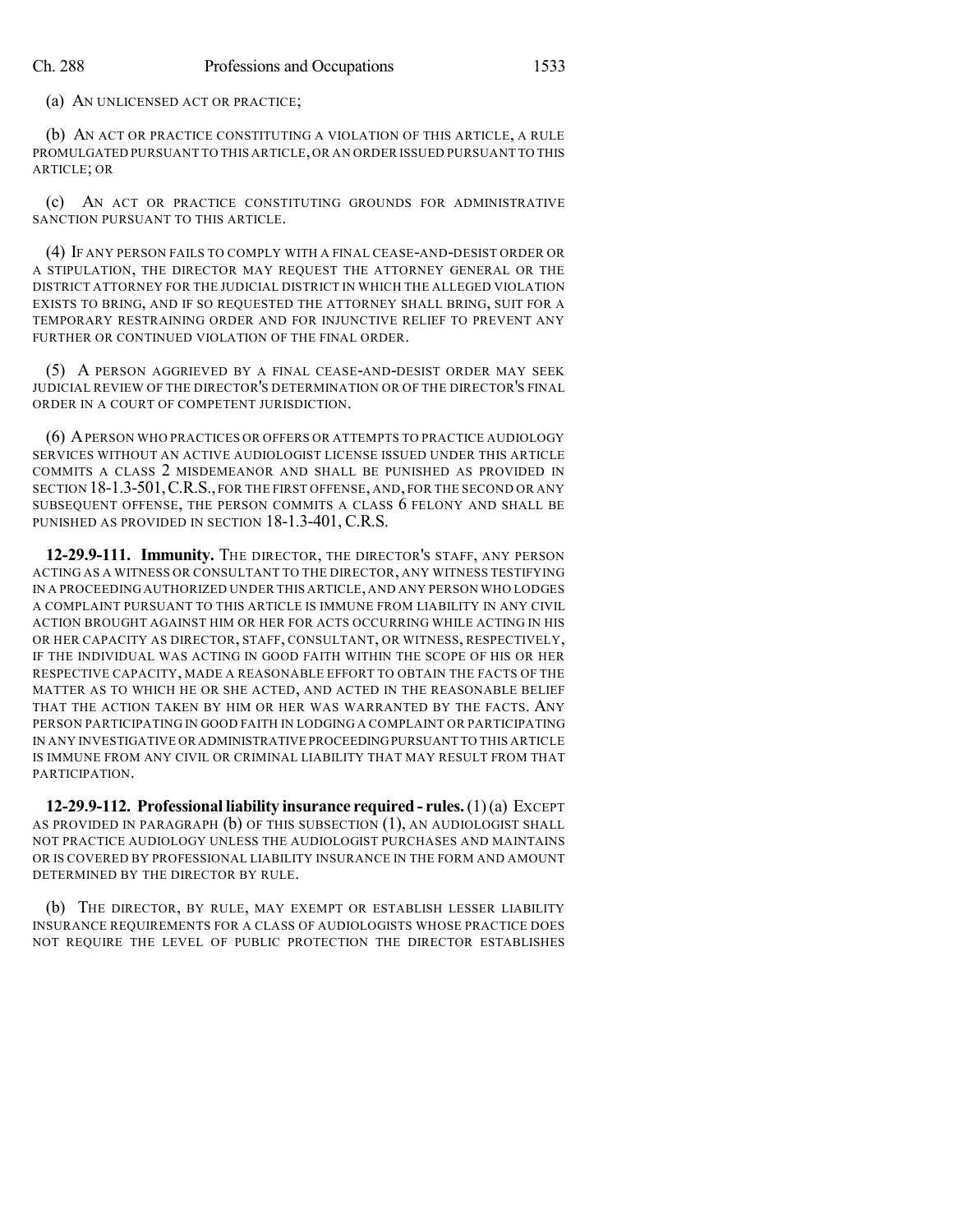PURSUANT TO THIS PARAGRAPH (b) FOR ALL OTHER AUDIOLOGISTS.

(2) THE PROFESSIONAL LIABILITY INSURANCE REQUIRED BY THIS SECTION MUST COVER ALL ACTS WITH THE SCOPE OF PRACTICE OF AN AUDIOLOGIST AS DEFINED IN THIS ARTICLE.

**12-29.9-113. Confidentialagreementstolimitpractice - violationgroundsfor discipline.** (1) IF AN AUDIOLOGIST SUFFERS FROM A PHYSICAL OR MENTAL ILLNESS OR CONDITION THAT RENDERS THE LICENSEE UNABLE TO PRACTICE AUDIOLOGY WITH REASONABLE SKILL AND SAFETY TO PATIENTS,THE AUDIOLOGIST SHALL NOTIFY THE DIRECTOR OF THE ILLNESS OR CONDITION IN A MANNER AND WITHIN A PERIOD OF TIME DETERMINED BY THE DIRECTOR. THE DIRECTOR MAY REQUIRE THE LICENSEE TO SUBMIT TO AN EXAMINATION TO EVALUATE THE EXTENT OF THE ILLNESS OR CONDITION AND ITS IMPACT ON THE LICENSEE'S ABILITY TO PRACTICE AUDIOLOGY WITH REASONABLE SKILL AND SAFETY TO PATIENTS.

(2) (a) UPON DETERMINING THAT AN AUDIOLOGIST WITH A PHYSICAL OR MENTAL ILLNESS OR CONDITION IS ABLE TO RENDER LIMITED AUDIOLOGY SERVICES WITH REASONABLE SKILL AND SAFETY TO PATIENTS, THE DIRECTOR MAY ENTER INTO A CONFIDENTIAL AGREEMENT WITH THE AUDIOLOGIST IN WHICH THE AUDIOLOGIST AGREES TO LIMIT HIS OR HER PRACTICE BASED ON THE RESTRICTIONS IMPOSED BY THE ILLNESS OR CONDITION, AS DETERMINED BY THE DIRECTOR.

(b) AS PART OF THE AGREEMENT, THE AUDIOLOGIST IS SUBJECT TO PERIODIC REEVALUATIONS OR MONITORING AS DETERMINED APPROPRIATE BY THE DIRECTOR.

(c) THE PARTIES MAY MODIFY OR DISSOLVE THE AGREEMENT AS NECESSARY BASED ON THE RESULTS OF A REEVALUATION OR MONITORING.

(d) BY ENTERING INTO AN AGREEMENT WITH THE DIRECTOR UNDER THIS SUBSECTION (2) TO LIMIT HIS OR HER PRACTICE, AN AUDIOLOGIST IS NOT ENGAGING IN CONDUCT THAT IS GROUNDS FOR DISCIPLINE UNDER SECTION 12-29.9-108(2).THE AGREEMENT DOES NOT CONSTITUTE A RESTRICTION OR DISCIPLINE BY THE DIRECTOR. HOWEVER, IF THE AUDIOLOGIST FAILS TO COMPLY WITH THE TERMS OF AN AGREEMENT ENTERED INTO PURSUANT TO THIS SUBSECTION (2), THE FAILURE CONSTITUTES GROUNDS FOR DISCIPLINARY ACTION UNDER SECTION 12-29.9-108(2) (r), AND THE LICENSEE IS SUBJECT TO DISCIPLINE IN ACCORDANCE WITH SECTION 12-29.9-108.

(3) THIS SECTION DOES NOT APPLY TO AN AUDIOLOGIST SUBJECT TO DISCIPLINE UNDER SECTION 12-29.9-108 (2) (q).

**12-29.9-114. Mental and physical examination of licensees.** (1) IF THE DIRECTOR HAS REASONABLE CAUSE TO BELIEVE THAT A LICENSEE IS UNABLE TO PRACTICE WITH REASONABLE SKILL AND SAFETY, THE DIRECTOR MAY REQUIRE THE LICENSEE TO TAKE A MENTAL OR PHYSICAL EXAMINATION BY A HEALTH CARE PROVIDER DESIGNATED BY THE DIRECTOR. IF THE LICENSEE REFUSES TO UNDERGO A MENTAL OR PHYSICAL EXAMINATION, UNLESS DUE TO CIRCUMSTANCES BEYOND THE LICENSEE'S CONTROL, THE DIRECTOR MAY SUSPEND THE LICENSEE'S LICENSE UNTIL THE RESULTS OF THE EXAMINATION ARE KNOWN AND THE DIRECTOR HAS MADE A DETERMINATION OF THE LICENSEE'S FITNESS TO PRACTICE. THE DIRECTOR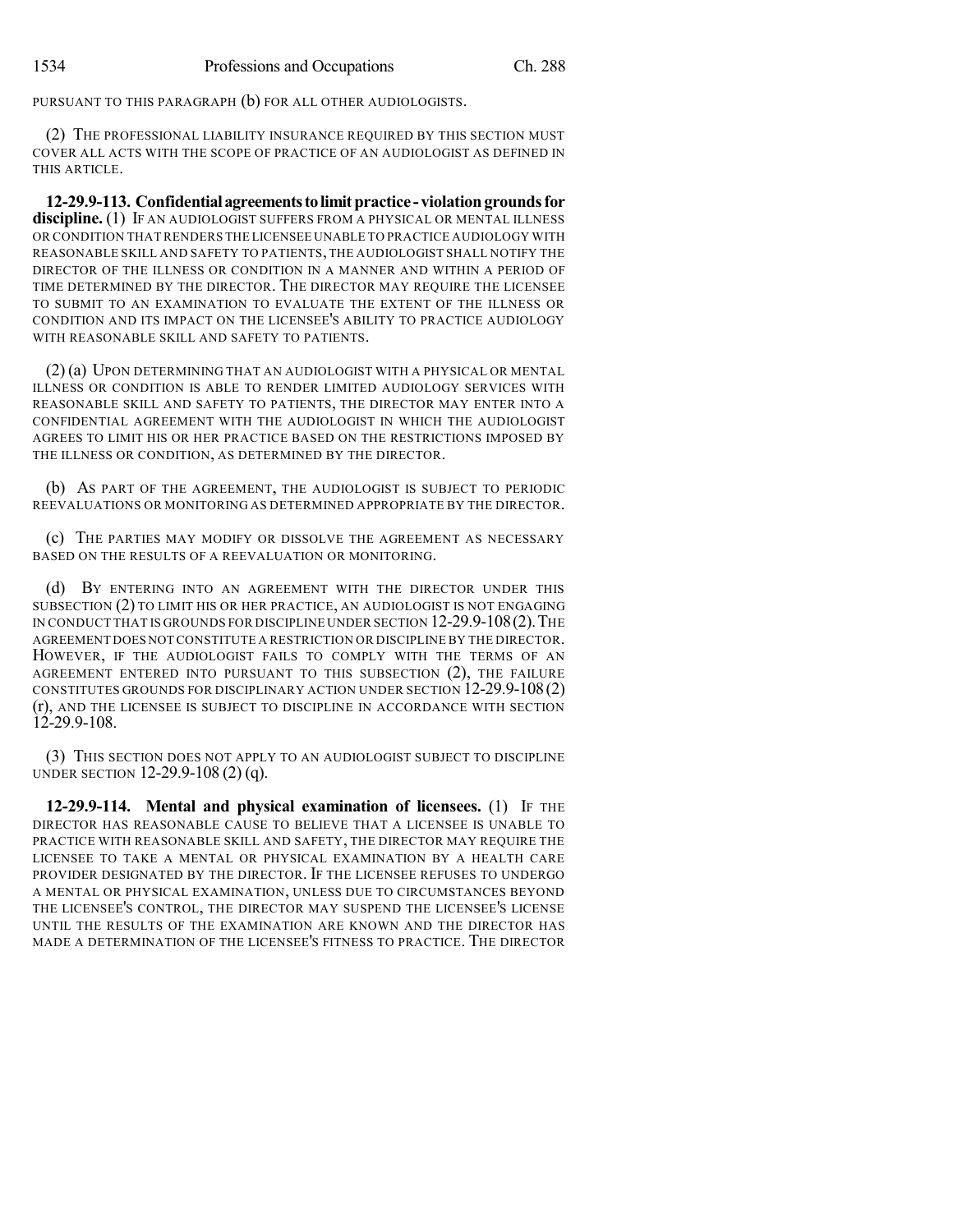SHALL PROCEED WITH AN ORDER FOR EXAMINATION AND DETERMINATION IN A TIMELY MANNER.

(2) THE DIRECTOR SHALL INCLUDE IN AN ORDER ISSUED TO A LICENSEE UNDER SUBSECTION (1) OF THIS SECTION THE BASIS OF THE DIRECTOR'S REASONABLE CAUSE TO BELIEVE THAT THE LICENSEE IS UNABLE TO PRACTICE WITH REASONABLE SKILL AND SAFETY. FOR THE PURPOSES OF A DISCIPLINARY PROCEEDING AUTHORIZED BY THIS ARTICLE, THE LICENSEE IS DEEMED TO HAVE WAIVED ALL OBJECTIONS TO THE ADMISSIBILITY OF THE EXAMINING HEALTH CARE PROVIDER'S TESTIMONY OR EXAMINATION REPORTS ON THE GROUND THAT THEY ARE PRIVILEGED COMMUNICATIONS.

(3) THE LICENSEE MAY SUBMIT TO THE DIRECTOR TESTIMONY OR EXAMINATION REPORTS FROM A HEALTH CARE PROVIDER CHOSEN BY THE LICENSEE PERTAINING TO THE CONDITION THAT THE DIRECTOR ALLEGES MAY PRECLUDE THE LICENSEE FROM PRACTICING WITH REASONABLE SKILL AND SAFETY. THE DIRECTOR MAY CONSIDER TESTIMONY AND REPORTS SUBMITTED BY THE LICENSEE IN CONJUNCTION WITH,BUT NOT IN LIEU OF, TESTIMONY AND EXAMINATION REPORTS OF THE HEALTH CARE PROVIDER DESIGNATED BY THE DIRECTOR.

(4) A PERSON SHALL NOT USE THE RESULTS OF ANY MENTAL OR PHYSICAL EXAMINATION ORDERED BY THE DIRECTOR AS EVIDENCE IN ANY PROCEEDING OTHER THAN ONE BEFORE THE DIRECTOR. THE EXAMINATION RESULTS ARE NOT PUBLIC RECORDS AND ARE NOT AVAILABLE TO THE PUBLIC.

**12-29.9-115. Protection of medical records - licensee's obligations verification of compliance - noncompliance grounds for discipline - rules.** (1) EACH LICENSEE SHALL DEVELOP A WRITTEN PLAN TO ENSURE THE SECURITY OF PATIENT MEDICAL RECORDS. THE PLAN MUST ADDRESS AT LEAST THE FOLLOWING:

(a) THE STORAGE AND PROPER DISPOSAL OF PATIENT MEDICAL RECORDS;

(b) THE DISPOSITION OF PATIENT MEDICAL RECORDS IN THE EVENT THE LICENSEE DIES, RETIRES, OR OTHERWISE CEASES TO PRACTICE OR PROVIDE AUDIOLOGY SERVICES TO PATIENTS; AND

(c) THE METHOD BY WHICH PATIENTS MAY ACCESS OR OBTAIN THEIR MEDICAL RECORDS PROMPTLY IF ANY OF THE EVENTS DESCRIBED IN PARAGRAPH (b) OF THIS SUBSECTION (1) OCCURS.

(2) UPON INITIAL LICENSURE UNDER THIS ARTICLE, THE LICENSEE SHALL ATTEST TO THE DIRECTOR THAT HE OR SHE HAS DEVELOPED A PLAN IN COMPLIANCE WITH THIS SECTION.

(3) A LICENSEE SHALL INFORM EACH PATIENT, IN WRITING, OF THE METHOD BY WHICH THE PATIENT MAY ACCESS OR OBTAIN HIS OR HER MEDICAL RECORDS IF AN EVENT DESCRIBED IN PARAGRAPH (b) OF SUBSECTION (1) OF THIS SECTION OCCURS.

(4) A LICENSEE WHO FAILS TO COMPLY WITH THIS SECTION IS SUBJECT TO DISCIPLINE IN ACCORDANCE WITH SECTION 12-29.9-108.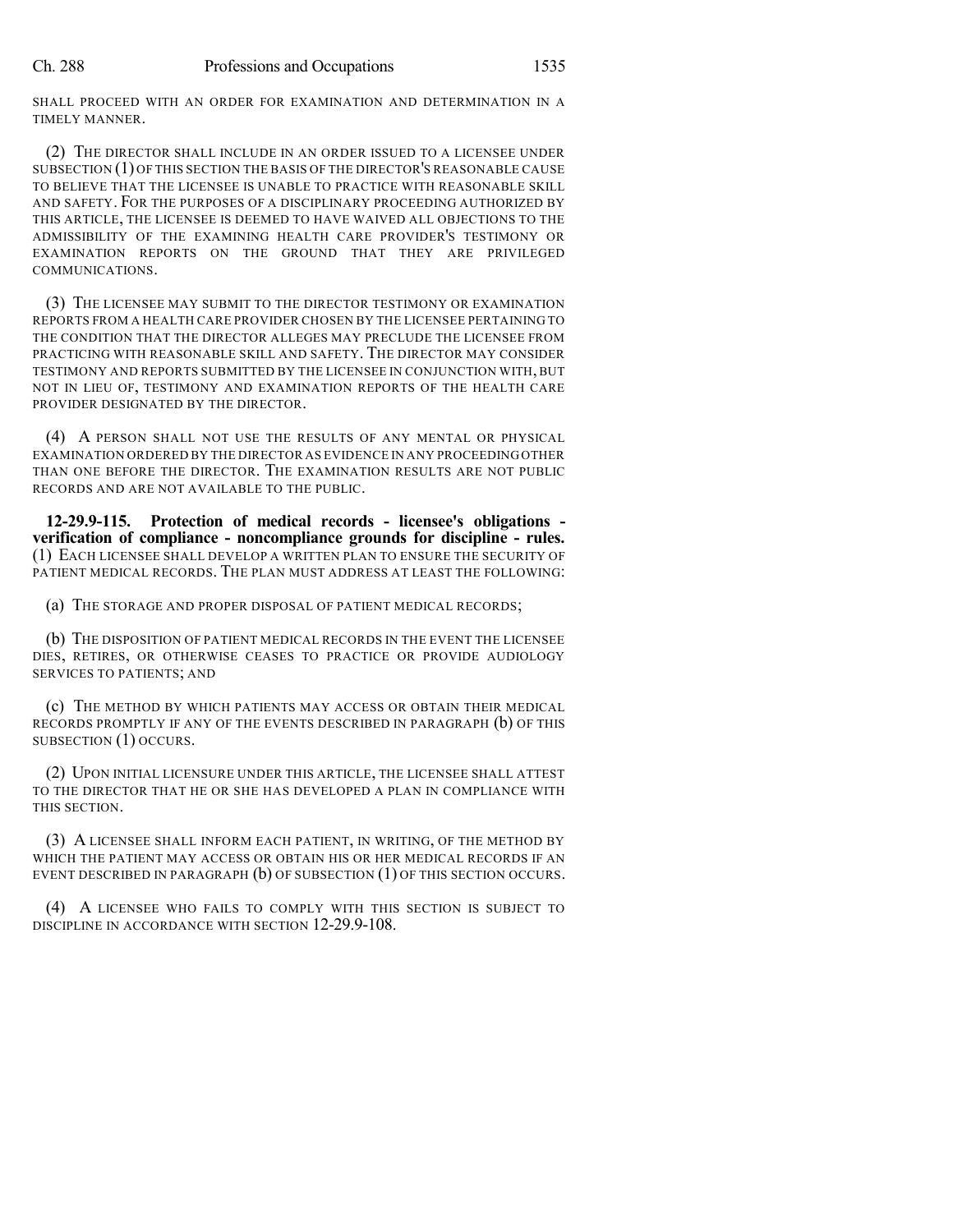(5) THE DIRECTOR MAY ADOPT RULES AS NECESSARY TO IMPLEMENT THIS SECTION.

**12-29.9-116. Repeal.**THIS ARTICLE IS REPEALED,EFFECTIVE SEPTEMBER 1,2020. PRIOR TO THE REPEAL, THE DEPARTMENT OF REGULATORY AGENCIES SHALL REVIEW THE LICENSING AND SUPERVISORY FUNCTIONS OF THE DIRECTOR AS PROVIDED IN SECTION 24-34-104, C.R.S.

**SECTION 2.** In Colorado Revised Statutes, 24-34-104, **amend** (51.5) introductory portion; and **add** (51.5) (e) as follows:

**24-34-104. Generalassemblyreviewof regulatoryagenciesandfunctionsfor termination, continuation, or reestablishment.** (51.5) The following agencies, functions, or both, shall terminate on September 1, 2020:

(e) THE LICENSING OF AUDIOLOGISTS BY THE DIVISION OF PROFESSIONS AND OCCUPATIONS PURSUANT TO ARTICLE 29.9 OF TITLE 12, C.R.S.

**SECTION 3.** In Colorado Revised Statutes, 6-1-501, **amend** (7) introductory portion and (7) (a) as follows:

**6-1-501. Definitions.** As used in this part 5, unless the context otherwise requires:

(7) "Facilitative device" means a device that has a retail price equal to or greater than one hundred dollars and that is exclusively designed and manufactured to assist a person with a disability with such person's specific disability, through the use of facilitative technology, to be self-sufficient or to maintain or improve that person's quality of life. "Facilitative device" does not include wheelchairs as that term is defined in section 6-1-402 (17). "Facilitative device" does include: the following:

(a) Telephone communication devices for the hearing impaired and other facilitative listening devices except for hearing aids, as defined in section 12-5.5-301 (4) 12-29.9-101 (5), C.R.S., and cochlear implants SURGICALLY IMPLANTED HEARING DEVICES, as defined in section  $12-5.5-301(2)$  12-29.9-101 (8), C.R.S.;

**SECTION 4.** In Colorado Revised Statutes, 10-16-104, **amend** (19) (b) introductory portion as follows:

**10-16-104. Mandatory coverage provisions - definitions.** (19) **Hearing aids for children - legislative declaration.** (b) Any health benefit plan that provides hospital, surgical, or medical expense insurance, except supplemental policies covering a specified disease or other limited benefit, shall MUST provide coverage for hearing aids for minor children who have a hearing loss that has been verified by a physician licensed pursuant to article 36 of title 12, C.R.S., and by an audiologist licensed pursuant to section  $12-5.5-102$  ARTICLE 29.9 OF TITLE 12, C.R.S. The hearing aids shall MUST be medically appropriate to meet the needs of the child according to accepted professional standards. Coverage shall MUST include the purchase of the following: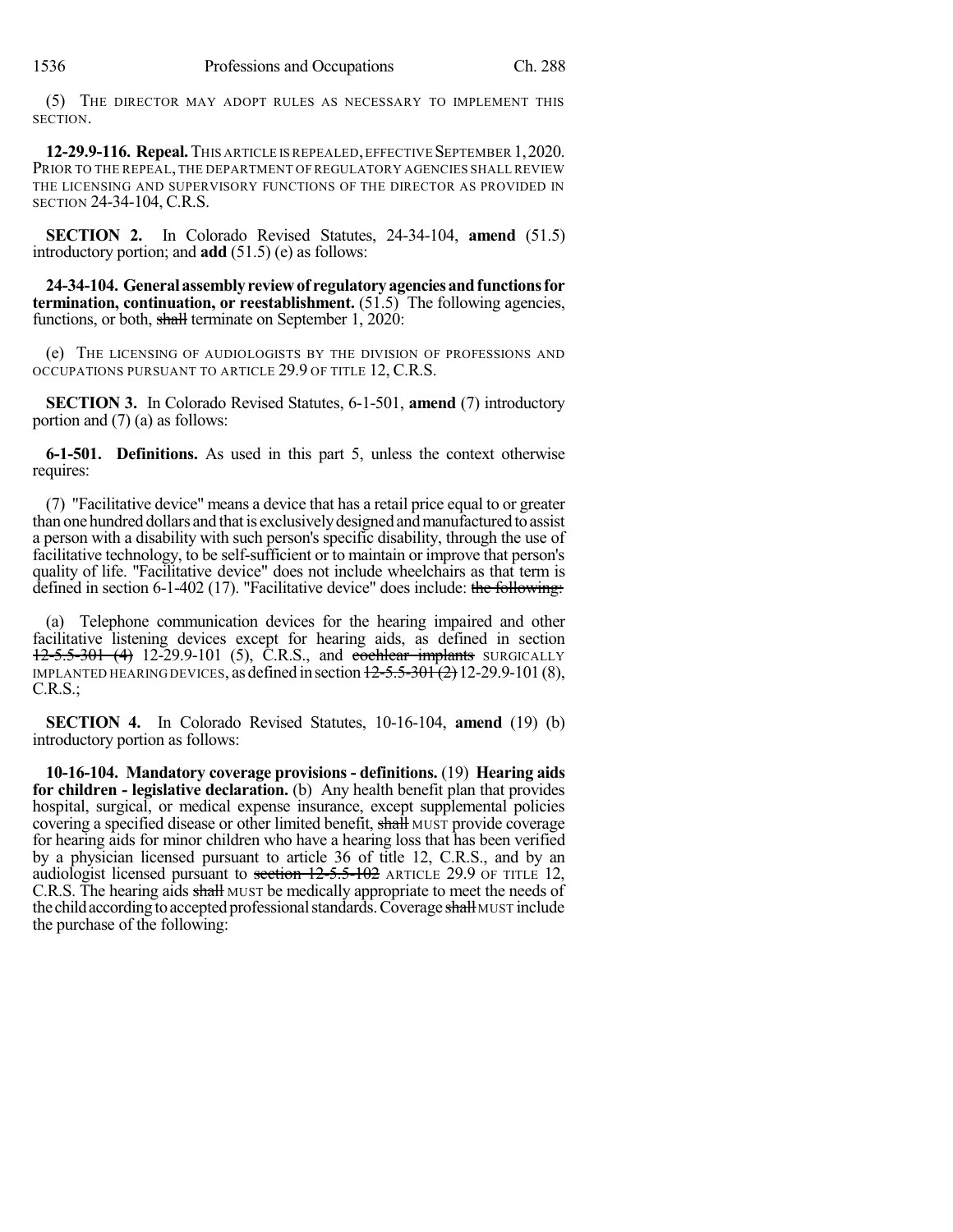**SECTION 5.** In Colorado Revised Statutes, 24-34-110, **amend** (3) (a) (I) as follows:

**24-34-110. Medical transparency act of 2010 - disclosure of information about health care licensees - fines - rules - short title - legislative declaration.** (3) (a) As used in this section, "applicant" means a person applying for a new, active license, certification, or registration or to renew, reinstate, or reactivate an active license, certification, or registration to practice:

(I) Audiology pursuant to  $part 1 of$  article  $5.5$  29.9 of title 12, C.R.S.;

**SECTION 6. Appropriation.** (1) In addition to any other appropriation, there is hereby appropriated, out of any moneys in the division of professions and occupations cash fund created in section 24-34-105 (2) (b) (I), Colorado Revised Statutes, not otherwise appropriated, to the department of regulatory agencies, for the fiscal year beginning July 1, 2013, the sum of \$58,966 and  $0.6$  FTE, or so much thereof as may be necessary, to be allocated for the implementation of this act as follows:

(a) \$33,342 and 0.6 FTE to the division of professions and occupations for personal services;

(b)  $$1,863$  to the division of professions and occupations for operating expenses and capital outlay;

(c)  $$1,474$  to the division of professions and occupations for disciplinary actions;

(d) \$11,294 to the executive director's office and administrative services for the purchase of legal services; and

(e) \$10,993 to the executive director's office and administrative services for the purchase of computer center services.

(2) In addition to any other appropriation, there is hereby appropriated to the department of law, for the fiscal year beginning July 1, 2013, the sum of \$11,294, or so much thereof as may be necessary, for the provision of legal services for the department of regulatory agencies related to the implementation of this act. Said sum is from reappropriated funds received from the department of regulatory agencies out of the appropriation made in paragraph (d) of subsection (1) of this section.

(3) In addition to any other appropriation, there is hereby appropriated to the governor - lieutenant governor - state planning and budgeting, for the fiscal year beginning July 1, 2013, the sum of \$10,993, or so much thereof as may be necessary, for allocation to the office of information technology, for the provision of computer center services for the department of regulatory agencies related to the implementation of this act. Said sum is from reappropriated funds received from the department of regulatory agencies out of the appropriation made in paragraph (e) of subsection (1) of this section.